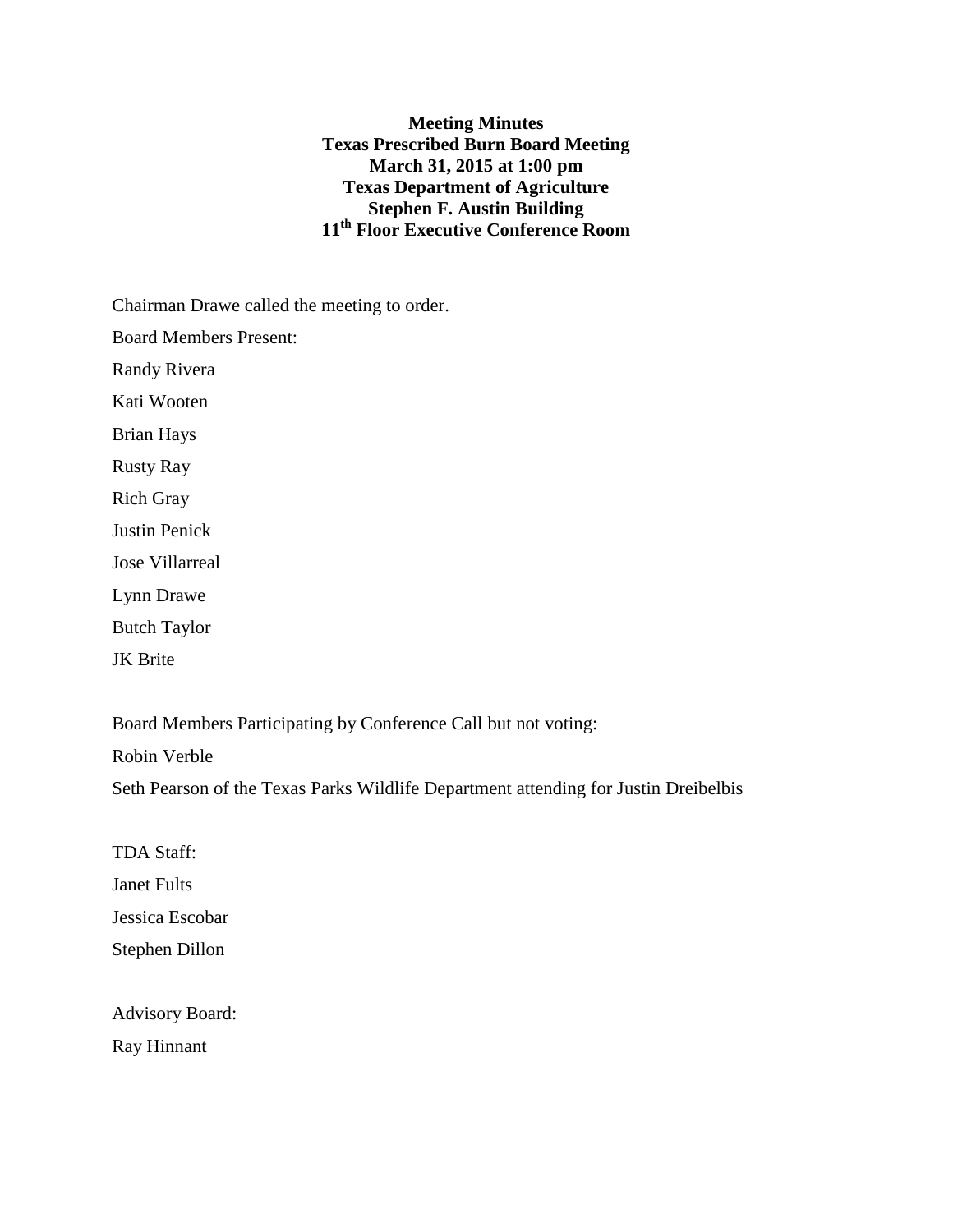Members of the Public: Brian Treadwell

Dr. Drawe gave opening remarks on history and accomplishments of the PBB and expressed his appreciation for how the board has grown since it was started in December 1999. Texas has developed a leadership role in prescribed burning for other states to follow. Insurance availability will always be a challenge. With respect to any rule or legislation that has passed since the board's inception, the board has tried to be sure PBB had firm control over certified persons. Approximately 11-13 regional burn associations have been created. The board is made of 13 members, 5 private land owners, 7 governmental agencies. There is a Judge in Jim Wells County who needs to be recruited for the current open position.

Dr. Drawe officially stepped down from the Chair position but will remain on the board for one more year.

Dr. Drawe made a motion to nominate Justin Penick for the new Chair. The nominations were closed, seconded and passed unanimously. Justin Penick took over the Chair duties at this meeting.

- Seth Pearson announced that Justin Dreibelbis is the new board representative for the Texas Parks and Wildlife Department as the Director of Private Lands and Public Hunting Program. A letter from TPWD Director Carter Smith was presented that made the formal appointment.
- Kati Wooten introduced herself as the new representative from the Texas Commission on Environmental Quality (TECQ). She has been a part of Field Operations support section for 3 years and is replacing Ronnie Kramer on the board.
- The Texas Burn Manager Council is now represented by Jose Villarreal replacing Wayne Pfluger.

The minutes were reviewed, and minor changes were identified. A motion was made to accept the minutes as corrected, which was seconded and passed unanimously.

Two Prescribed Burn Lead Instructor applications were brought to attention of the board for approval. Applicants will be considered by the board unless the applicant requests certification between board meetings and then the Chair will review and decide whether to approve those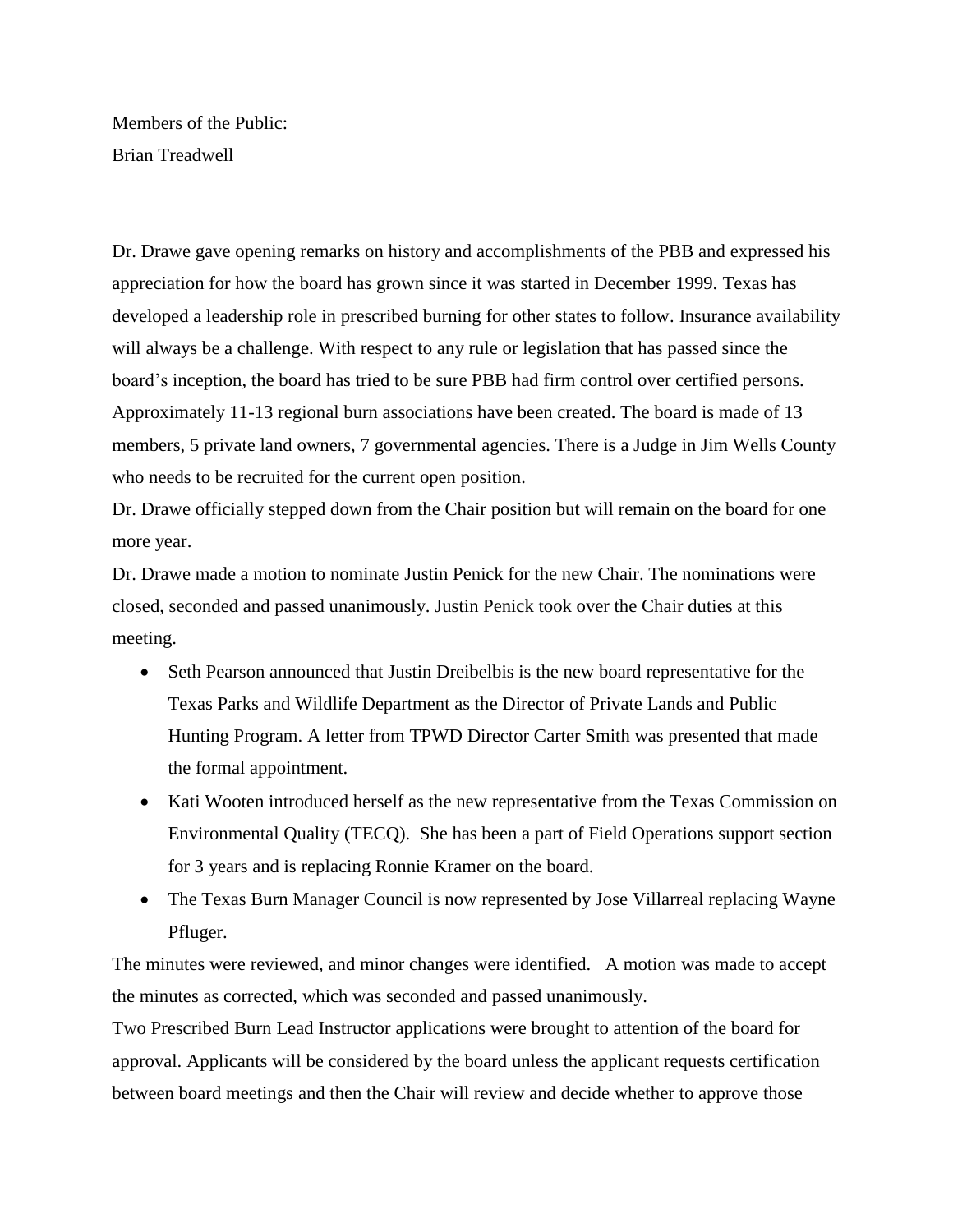applications. Chairman Penick will need to have the board delegate authority to him to review and approve applications. A motion made by JK Brite for the board to delegate this authority to review, approve, or deny Lead Burn Instructors or Certified and Insured Burn Managers. The motion was seconded by Rusty Ray and passed unanimously. Brian Treadwell was present for consideration as a Lead Burn Instructor. Dr. Drawe recommended and moved that his application be approved. Butch Taylor seconded the motion. The motion passed unanimously. The application of Phillip Drawe was held by Chair for further review.

Butch Taylor: Certified Burn Database.

- Subcommittee met in December 2014 to discuss database development and details. John Weir at Oklahoma state has a web-based program to collect and store burn information. The database can be modified by the PBB for its purposes.
- Privacy for Texas burners and property owners is a concern. Information could be collected by the 5 ecoregions in the state. No personal information will be available – property owner or burner. Rich Gray of the Texas Forest Service (TFS) stated that, the only information that is made known to the public is whether a burn escaped and there is nothing to compare to that information. TFS collects notification information…basically just that a burn will occur. Notification is not required across the state. Information could be collected retroactively.
- Robin Verble: Would the county level be a more accurate level to report and is this going to be mandatory reporting? The concern by landowners is to keep information confidential, so that reporting at the regional level would provide more anonymity. The data collected would be available to agencies, the board, and researchers. The data would not be available to the general public. The board will need to talk to John Weir regarding details. John wants to compile burn information from Texas and other states.
- The Great Plains Fire Science Exchange has also expressed interest in developing this type of database. If the information is not maintained by the board it may be exempt from public disclosure. If it is held at Oklahoma State University, the data is subject to public information request.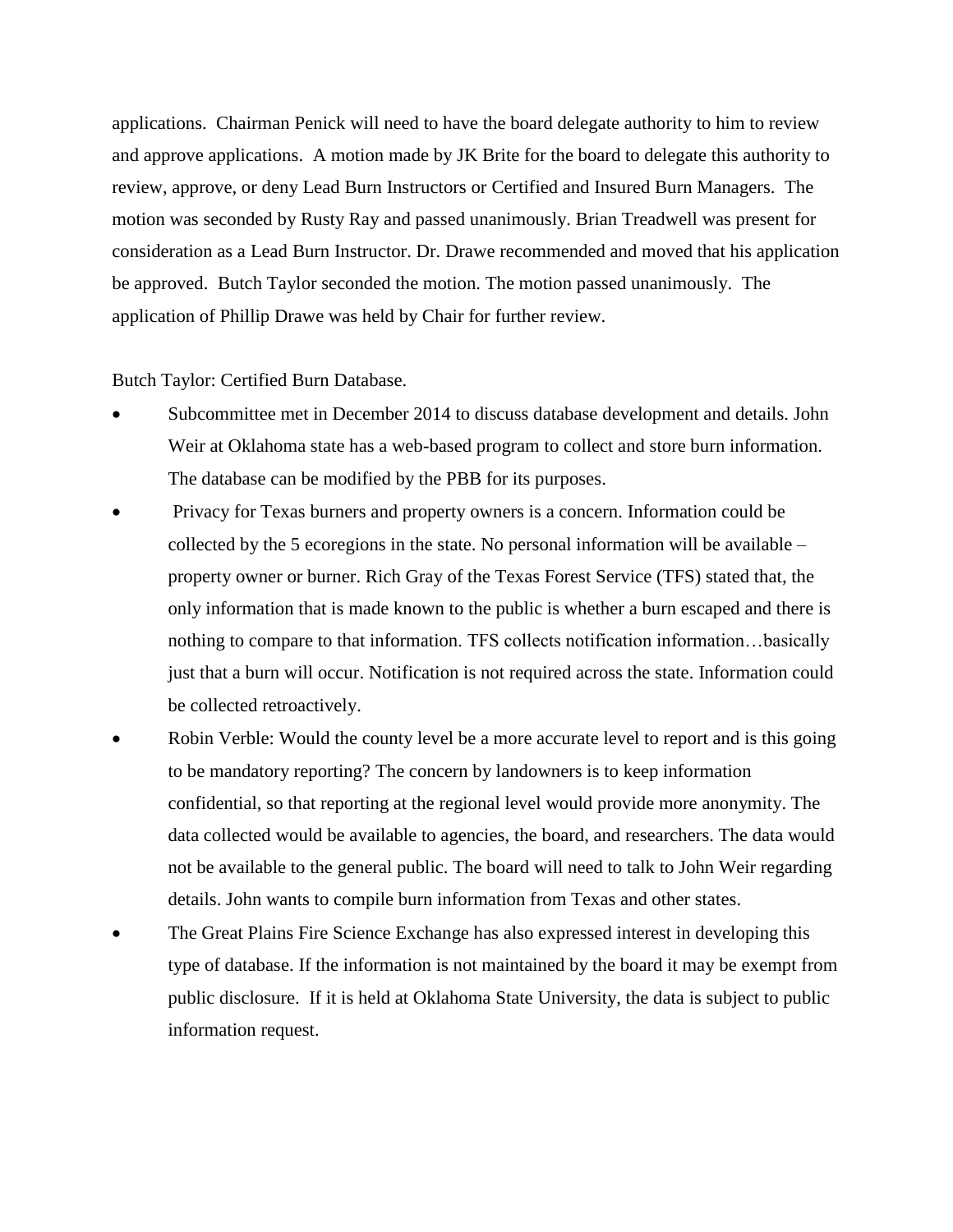- The board has the authority to require burners to report so it could get information from a third party if the board has an agreement with the third party to collect the data. Legal challenges could be raised at almost any level. Actuarial data is needed without a doubt.
- TFS data will be skewed towards East Texas because it is linked back to forest management and TCEQ. TFS only gets notified of burns in other regions if the burn manager is burning during a burn ban, so the information collected by TFS is not complete.
- There will have to have an agreement with the third party collecting the data outlining the terms of the agreement. Any data collected and received by the third party will be subject to public information requests. If the information is aggregated, and not reported on a personal or business level, the data it could still be useful and protect those individuals or organizations that want information kept private. Total, aggregated data or information is more valuable. TDA is not the best entity to collect this information due to technological and budgetary restraints.
- Currently, TDA does not have the resources available to collect or compile the type of data contemplated by the board. TFS could explore its database system, but the reporting of information to TFS would still be voluntary and outside of the data regularly reported for forestry purposed or silvicultural burns. TDA could provide TDA and the PBB with some preliminary data. Rich Gray will explore hosting capabilities with his agency TFS and communicate with the board on regarding his findings at the next regularly scheduled board meeting.

Amendments to 226.3 rule: "To be certified in an eco-region" needs to be removed. The sentence should read that "To be a certified and insured burn manager, an applicant must demonstrate the following minimum level of experience....." There was no intent for training specific to each ecoregion. Dr. Taylor moved to accept the revision, which was seconded by Dr. Drawe and passed unanimously. The application for certification also will need to be changed.

Insurance for Certified and Insured Prescribed Burn Managers: The PBB subcommittee and the advisory board have recommended that TDA work on legislation to have some type of selfinsurance. The Bramlett agency in Oklahoma is interested in insuring certified and insured burn